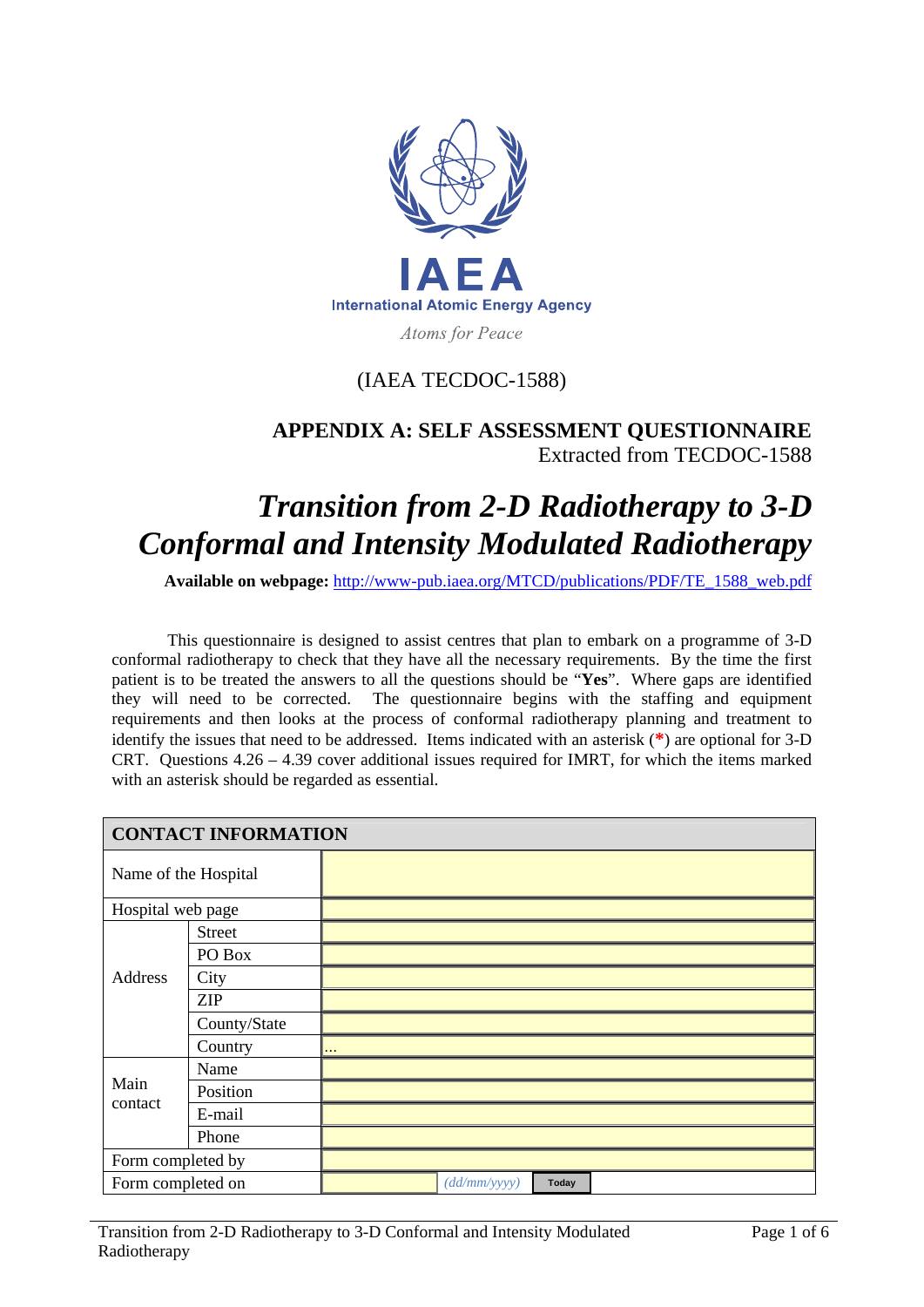

| 1. STAFFING                                                                                                          |                   |                |  |
|----------------------------------------------------------------------------------------------------------------------|-------------------|----------------|--|
| 1.01 Do you have a radiation oncologist who is trained and experienced in the                                        | $O$ Yes $O$ No    |                |  |
| practice of conventional radiotherapy?                                                                               |                   |                |  |
| .02 Does the radiation oncologist have the academic knowledge necessary for 3-D CRT:                                 |                   |                |  |
| Cross sectional anatomy, surface and radiological anatomy<br>a.                                                      | Yes<br>$\bigcirc$ | $\bigcirc$ No  |  |
| Target volumes and critical structures<br>b.                                                                         | ◯ Yes             | $\bigcirc$ No  |  |
| Dose response data<br>C.                                                                                             | $\bigcirc$ Yes    | $\bigcirc$ No  |  |
| Understanding of beam shaping methodologies – leaf fitting<br>d.                                                     | Yes               | $\bigcirc$ No  |  |
| Linear accelerators, basic understanding especially choice of energy,<br>e.                                          | $\bigcirc$ Yes    | $\bigcirc$ No  |  |
| choice of modality                                                                                                   |                   |                |  |
| Immobilisation methods for CRT<br>f.                                                                                 | Yes               | $\bigcirc$ No  |  |
| 1.03 Has the radiation oncologist had practical training in contouring of target<br>volumes and critical structures? | ◯ Yes             | $\bigcirc$ No  |  |
| 1.04 Is the radiation oncologist (or a radiologist who has time available) familiar<br>with CT scanning procedures?  | $\bigcirc$ Yes    | $\bigcirc$ No  |  |
| 1.05 Has the radiation oncologist had practical training in the operation of the                                     |                   |                |  |
| RTPS for contouring, image registration*, treatment planning, BEV planning for<br>MLCs (or customised blocks)?       | ◯ Yes             | $\bigcirc$ No  |  |
| 1.06 Do you have a medical physicist who is trained and experienced in the practice<br>of conventional radiotherapy? | $\bigcirc$ Yes    | $\bigcirc$ No  |  |
| 1.07 Has the medical physicist the academic knowledge necessary for 3-D CRT:                                         |                   |                |  |
| Basic understanding of cross sectional anatomy, surface and radiological<br>a.                                       |                   |                |  |
| anatomy as it relates to radiotherapy planning and understanding of<br>treatment plans;                              | $\bigcirc$ Yes    | $\bigcirc$ No  |  |
| Target volumes and critical structures<br>b.                                                                         | $\bigcirc$ Yes    | $\bigcirc$ No  |  |
| Dose response data<br>C.                                                                                             | Yes               | $\bigcirc$ No  |  |
| Understanding of beam shaping methodologies - MLC and customized<br>d.<br>blocks                                     | $\bigcirc$ Yes    | $\bigcirc$ No  |  |
| Understanding of Linear accelerator concepts, commissioning and<br>e.                                                | Yes               | $\bigcirc$ No  |  |
| acceptance of linacs                                                                                                 |                   |                |  |
| Portal imaging systems<br>f.                                                                                         | Yes               | $\bigcirc$ No  |  |
| Random and systematic errors in radiotherapy treatment<br>g.                                                         | Yes               | $\bigcirc$ No  |  |
| In-vivo dosimetry<br>h.                                                                                              | ◯ Yes             | $\bigcirc$ No  |  |
| i.<br>QC for MLCs, portal imaging, in-vivo dosimetry                                                                 | Yes<br>$\bigcirc$ | N <sub>0</sub> |  |
| Commissioning and acceptance of a image-based 3-D RTPS                                                               | Yes<br>$\bigcirc$ | N <sub>0</sub> |  |
| Immobilization methods for CRT<br>k.                                                                                 | Yes<br>$\cup$     | $\bigcirc$ No  |  |
| QC of CT (and $MR^*$ ) scanners especially in relation to geometry and<br>Hounsfield units                           | $\bigcirc$ Yes    | $\bigcirc$ No  |  |
| 1.08 Has the medical physicist had practical training in contouring of critical<br>structures?                       | ◯ Yes             | $\bigcirc$ No  |  |
| 1.09 Has the Medical Physicist had practical training in the operation of the RTPS                                   |                   |                |  |
| for beam data modelling, contouring, image registration*, treatment planning, BEV                                    | $\bigcirc$ Yes    | $\bigcirc$ No  |  |
| planning for MLCs (or customised blocks)?                                                                            |                   |                |  |
| 1.10 Has the medical physicist had practical training in QC for CRT?                                                 | $\bigcirc$ Yes    | $\bigcirc$ No  |  |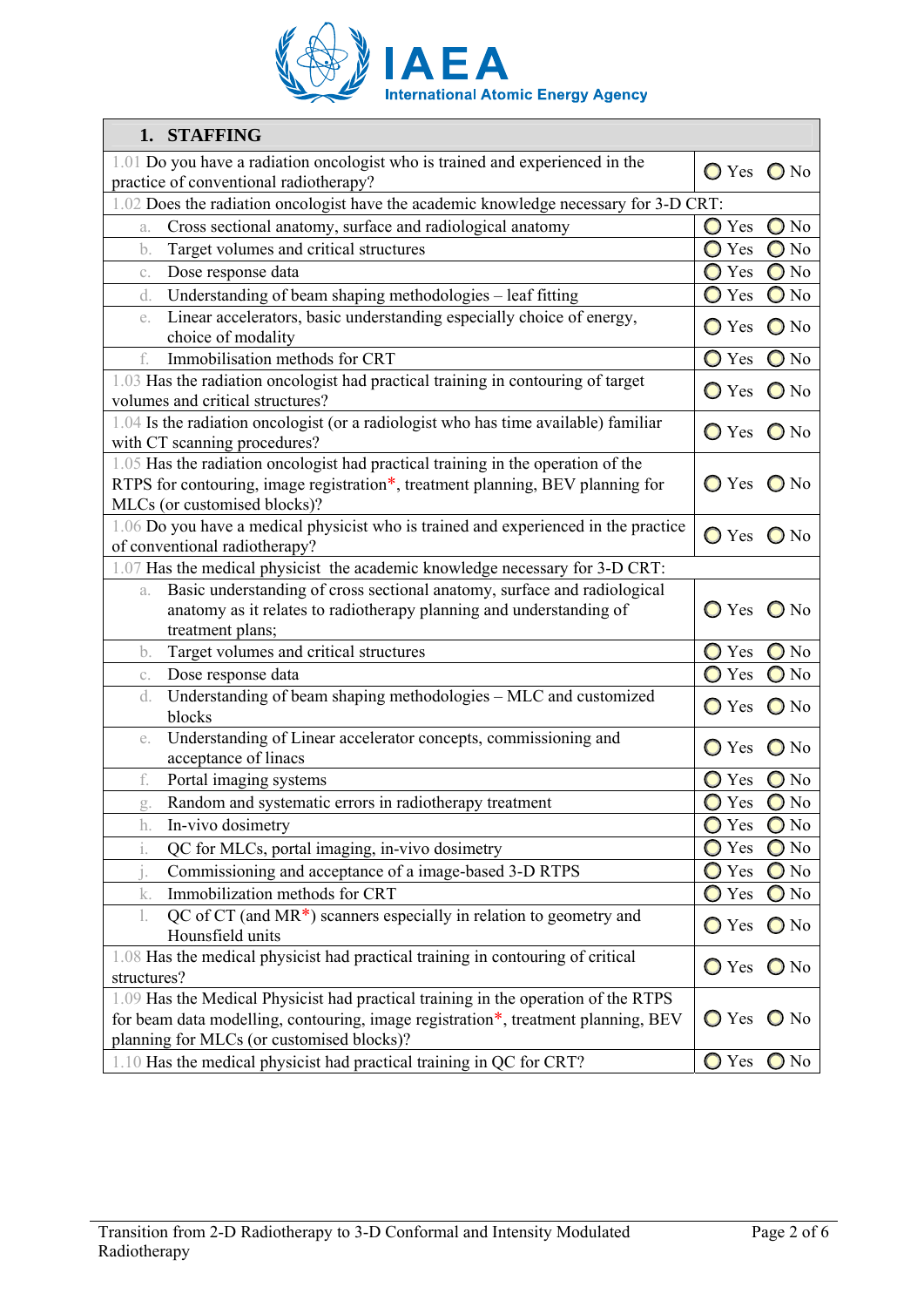

| for 3-D CRT:<br>Do other treatment planning personnel have the academic knowledge necessary                                                                               |                                 |  |  |
|---------------------------------------------------------------------------------------------------------------------------------------------------------------------------|---------------------------------|--|--|
| Basic understanding of cross sectional anatomy, surface and radiological<br>a.                                                                                            |                                 |  |  |
| anatomy as it relates to radiotherapy planning and understanding of                                                                                                       | $\bigcirc$ No<br>Yes            |  |  |
| treatment plans;                                                                                                                                                          |                                 |  |  |
| Target volumes and critical structures<br>b.                                                                                                                              | Yes<br>$\bigcirc$ No<br>O       |  |  |
| Understanding of beam shaping methodologies – leaf fitting methodologies<br>C.                                                                                            | $\log$<br>$\bigcirc$<br>Yes     |  |  |
| Immobilization methods for CRT<br>d.                                                                                                                                      | Yes<br>$\log$<br>O              |  |  |
| Basic understanding of the physics of treatment planning dose calculation<br>e.                                                                                           | $\bigcirc$<br>Yes<br>$\Box$ No  |  |  |
| 1.12 Have other treatment planning personnel had practical training in planning 3-<br>D-CRT?                                                                              | $\bigcirc$ Yes<br>$\bigcirc$ No |  |  |
| 1.13 Is there a medical physicist (or other IT expert) with knowledge of networking<br>and DICOM protocols?                                                               | Yes<br>$\bigcirc$ No            |  |  |
| 1.14 Are there sufficient RTTs trained and experienced in conventional<br>radiotherapy treatment to cope with the workload?                                               | Yes<br>$\mathbf{a}$<br>O        |  |  |
| 1.15 Are the RTTs trained and experienced in the additional requirements for 3-D CRT:                                                                                     |                                 |  |  |
| Basic understanding of cross sectional anatomy, surface and radiological<br>a.<br>anatomy as it relates to radiotherapy planning and understanding of<br>treatment plans; | Yes<br>N <sub>0</sub>           |  |  |
| Immobilization techniques<br>b.                                                                                                                                           | $\Box$ No<br>Yes<br>O           |  |  |
| Portal imaging and registration techniques<br>C.                                                                                                                          | N <sub>0</sub><br>Yes           |  |  |
| MLC operation<br>d.                                                                                                                                                       | Yes<br>N <sub>0</sub>           |  |  |
| Daily QC for MLCs<br>e.                                                                                                                                                   | $\log$<br>Yes                   |  |  |
| R&V systems<br>f.                                                                                                                                                         | $\Box$ No<br>Yes<br>O           |  |  |
| CT operation for radiotherapy planning<br>g.                                                                                                                              | $\mathcal{D}$ No<br>Yes         |  |  |
| 1.16 Comment on staffing                                                                                                                                                  |                                 |  |  |
|                                                                                                                                                                           |                                 |  |  |

## **2. EQUIPMENT** 2.01 Is there a CT scanner with a flat top couch and alignment lasers suitable for 2.01 is there a C<sub>1</sub> scanner with a nat top couch and angument lasers suitable for  $\bigcirc$  Yes  $\bigcirc$  No radiotherapy planning with time available? 2.02 Is there a linear accelerator with an MLC (or block cutting facilities)?  $\bigcirc$  Yes  $\bigcirc$  No 2.03 Is there an electronic portal imaging system available on the linear accelerator 2.03 is there an electronic portal maging system available on the linear accelerator  $\sigma$  Yes  $\sigma$  No (or facilities for portal films)? 2.04 Is there an image-based TPS with sufficient spare capacity, which is capable of the following: a. 3-D display  $\bigcirc$  Yes  $\bigcirc$  No b. 3-D dose calculation  $\bigcirc$  Yes  $\bigcirc$  No c. BEV display with facility for field shape design  $\bigcirc$  Yes  $\bigcirc$  No d. Dealing with many CT slices  $\bigcirc$  No e. Image fusion\*  $\bigcirc$  Yes  $\bigcirc$  No f. DVH calculation and display;  $\overline{O}$  Yes  $\overline{O}$  No g. Non-coplanar beams including display, inhomogeneity correction, DRRs,  $\bigcirc$  Yes  $\bigcirc$  No and DRR export 2.05 Is there a Record and Verification system with a networked connection to the  $\bigcap$  Yes  $\bigcap$  No RTPS and CT scanner?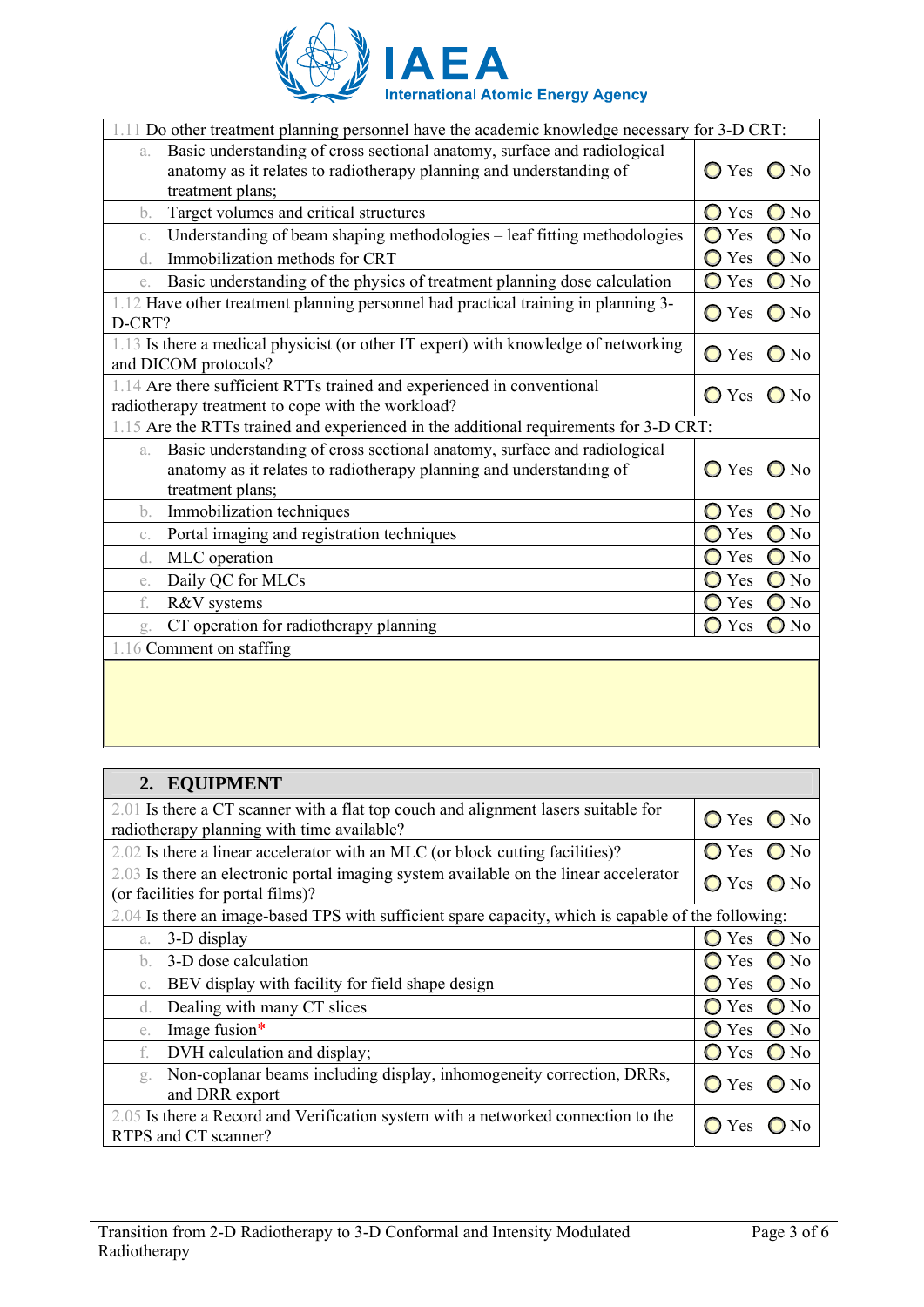

| 2.06 Is there appropriate measurement equipment in addition to that required in TECDOC 1040 |     |                  |  |
|---------------------------------------------------------------------------------------------|-----|------------------|--|
| Dose plotting tank with detectors<br>a.                                                     | Yes | $\sum_{i=1}^{n}$ |  |
| Anthropomorphic phantom                                                                     | Yes | N <sub>0</sub>   |  |
| 2.07 Is there an appropriate immobilisation system for all relevant disease sites?          | Yes | N <sub>o</sub>   |  |
| 2.08 Comment on equipment                                                                   |     |                  |  |
|                                                                                             |     |                  |  |
|                                                                                             |     |                  |  |
|                                                                                             |     |                  |  |

| 3. COMMISSIONING PROCEDURES                                                                                                                                                                                                                                                                                                                                                                                                                 |                          |  |  |
|---------------------------------------------------------------------------------------------------------------------------------------------------------------------------------------------------------------------------------------------------------------------------------------------------------------------------------------------------------------------------------------------------------------------------------------------|--------------------------|--|--|
| 3.01 Have measurements of geometric accuracy been made on the linear accelerator                                                                                                                                                                                                                                                                                                                                                            | $\bigcirc$ Yes           |  |  |
| to demonstrate that conformal treatment fields can be delivered accurately?                                                                                                                                                                                                                                                                                                                                                                 | $\bigcirc$ No            |  |  |
| 3.02 Has a check of the CT scanner geometric and CT number accuracy been                                                                                                                                                                                                                                                                                                                                                                    | $\bigcirc$ Yes           |  |  |
| carried out?                                                                                                                                                                                                                                                                                                                                                                                                                                | $\bigcirc$ No            |  |  |
| 3.03 Have the appropriate parameters been entered into the RTPS physics database                                                                                                                                                                                                                                                                                                                                                            | $\bigcirc$ No            |  |  |
| to ensure that the MLC (or blocking system) parameters (e.g. transmission factors                                                                                                                                                                                                                                                                                                                                                           | Yes                      |  |  |
| and position in space) are taken into consideration?                                                                                                                                                                                                                                                                                                                                                                                        | $\bigcirc$               |  |  |
| 3.04 Has the dose calculation for MLC (or block) shaped fields been verified in                                                                                                                                                                                                                                                                                                                                                             | $\bigcirc$ Yes           |  |  |
| terms of its geometric and dosimetric accuracy?                                                                                                                                                                                                                                                                                                                                                                                             | $\bigcirc$ No            |  |  |
| 3.05 Is there a system in place to ensure that an independent check calculation of<br>the dose delivered by a treatment plan for the given monitor units is carried out<br>before each patient treatment course? Has it been verified that this system is using<br>an independent algorithm and can correctly calculate the dose for a simple shaped<br>field on a phantom to better than 2% accuracy at a non standard SSD and field size? | $O$ Yes $O$ No           |  |  |
| 3.06 Have all the network connections been set up and have the transfer protocols                                                                                                                                                                                                                                                                                                                                                           | Yes                      |  |  |
| been verified for accuracy using realistic data?                                                                                                                                                                                                                                                                                                                                                                                            | N <sub>0</sub>           |  |  |
| 3.07 Have dose volume histogram algorithms been tested?                                                                                                                                                                                                                                                                                                                                                                                     | $\bigcirc$<br><b>Yes</b> |  |  |
| 3.08 Comment on commissioning procedures                                                                                                                                                                                                                                                                                                                                                                                                    |                          |  |  |
|                                                                                                                                                                                                                                                                                                                                                                                                                                             |                          |  |  |

| <b>4. 3-D CRT PLANNING AND TREATMENT PROCESS</b>                                                                                                                               |                |  |  |
|--------------------------------------------------------------------------------------------------------------------------------------------------------------------------------|----------------|--|--|
| <b>CT</b> scanner                                                                                                                                                              |                |  |  |
| 4.01 Is a system for identifying skin marks (e.g., isocentre indication) on CT scans<br>(and for the establishment and marking of the isocentre*) in place?                    | $O$ Yes $O$ No |  |  |
| 4.02 Is there a system in place for geometric QC of the CT scanner in place and is<br>the CT scanner geometry within 1 mm?                                                     | $O$ Yes $O$ No |  |  |
| 4.03 Has the CT number to relative electron density conversion been measured and<br>the results input to the TPS translation table?                                            | $O$ Yes $O$ No |  |  |
| 4.04 Has the CT scanner couch deflection under load as defined by the IEC been<br>measured and is it $\leq$ mm?                                                                | $O$ Yes $O$ No |  |  |
| 4.05 Has electronic transfer from the CT scanner to the RTPS been established and<br>the results of the data transfer been verified (for geometric and CT number<br>accuracy). | Yes            |  |  |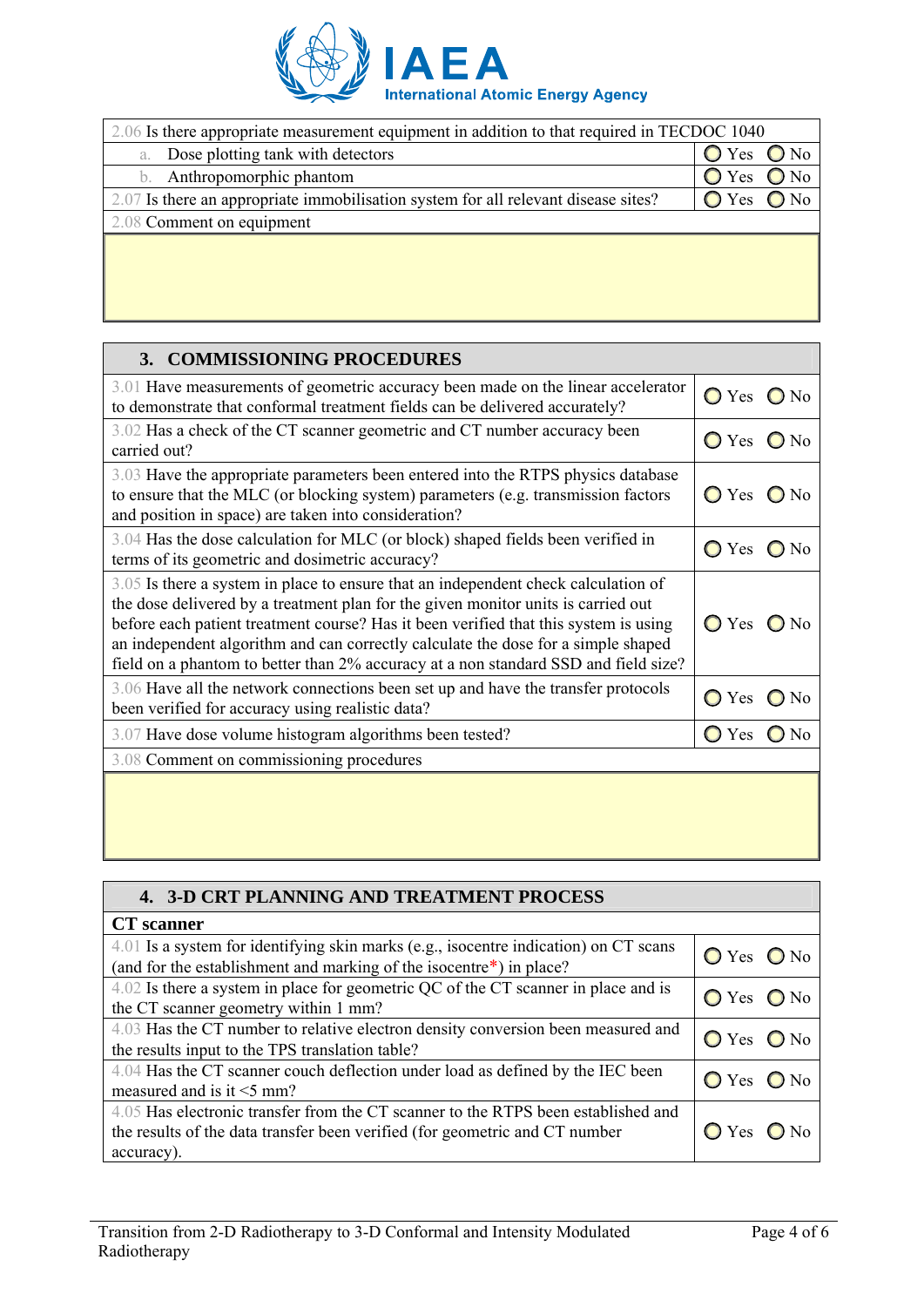

| 4.06 Comment on CT scanner                                                                                                                                              |                              |                   |  |
|-------------------------------------------------------------------------------------------------------------------------------------------------------------------------|------------------------------|-------------------|--|
|                                                                                                                                                                         |                              |                   |  |
|                                                                                                                                                                         |                              |                   |  |
| <b>MR</b> scanner                                                                                                                                                       |                              |                   |  |
| 4.07 Has electronic transfer from the MR scanner to the RTPS been established and<br>the results of the data transfer been verified (for geometric and CT number        | $O$ Yes $O$ No               |                   |  |
| accuracy)? $*$                                                                                                                                                          |                              |                   |  |
| 4.08'Is a system for image registration of MR and CT scans in place? *                                                                                                  | $\bigcirc$                   | Yes $\bigcirc$ No |  |
| 4.09 Comment on MR scanner*                                                                                                                                             |                              |                   |  |
|                                                                                                                                                                         |                              |                   |  |
|                                                                                                                                                                         |                              |                   |  |
| <b>Target and Normal Tissue Segmentation</b>                                                                                                                            |                              |                   |  |
| 4.10 Has a protocol been written to cover the definition of the GTV, CTV and ITV?                                                                                       | $\bigcirc$ Yes               | $\bigcirc$ No     |  |
| 4.11 Has a protocol been written to cover the definition of normal tissue structures<br>including the identification of staff authorised to carry this out?             | $\bigcirc$ Yes               | $\bigcirc$ No     |  |
| 4.12 Has an audit been carried out to establish the magnitude of setup uncertainties                                                                                    |                              |                   |  |
| (both random and systematic) and is it established that setup within 5 mm can be<br>achieved?                                                                           | $O$ Yes $O$ No               |                   |  |
| 4.13 Has a protocol been written to cover the volume growing procedures from                                                                                            |                              |                   |  |
| GTV/CTV to PTV and of OARs to PRVs and are the margins based on the audit of<br>setup uncertainties?                                                                    | $O$ Yes $O$ No               |                   |  |
| 4.14 Comment on Target and Normal Tissue Segmentation                                                                                                                   |                              |                   |  |
|                                                                                                                                                                         |                              |                   |  |
|                                                                                                                                                                         |                              |                   |  |
|                                                                                                                                                                         |                              |                   |  |
|                                                                                                                                                                         |                              |                   |  |
| <b>Treatment Planning</b>                                                                                                                                               |                              |                   |  |
| 4.15 Has QA involving phantom measurements of planned shaped fields been                                                                                                |                              |                   |  |
| carried out on the RTPS to verify that dose calculations for MLC (or blocked) fields<br>are carried out accurately both geometrically and dosimetrically?               | $\bigcirc$ Yes $\bigcirc$ No |                   |  |
| 4.16 Are appropriate treatment planning protocols in place giving details of                                                                                            |                              |                   |  |
| appropriate techniques (including beam energies) and dose calculation algorithms,                                                                                       | O Yes O No                   |                   |  |
| including specification of inhomogeneity correction policies, for particular sites?<br>4.17 Has a policy been established regarding leaf fitting methodologies for MLCs |                              |                   |  |
| including when and how to make manual adjustments of automated field shaping?                                                                                           | ○ Yes ● No                   |                   |  |
| 4.18 Have dose prescription protocols for all the relevant sites been produced and<br>do they include dose constraints for normal tissues?                              | O Yes O No                   |                   |  |
| 4.19 Is there a protocol in place for the evaluation of treatment plans, including 3-D                                                                                  |                              |                   |  |
| visualisation of the target volumes compared to the calculated doses and DVH                                                                                            | $\bigcirc$ Yes $\bigcirc$ No |                   |  |
| analysis?<br>4.20 Comment on Treatment Planning                                                                                                                         |                              |                   |  |
|                                                                                                                                                                         |                              |                   |  |
|                                                                                                                                                                         |                              |                   |  |
|                                                                                                                                                                         |                              |                   |  |
|                                                                                                                                                                         |                              |                   |  |